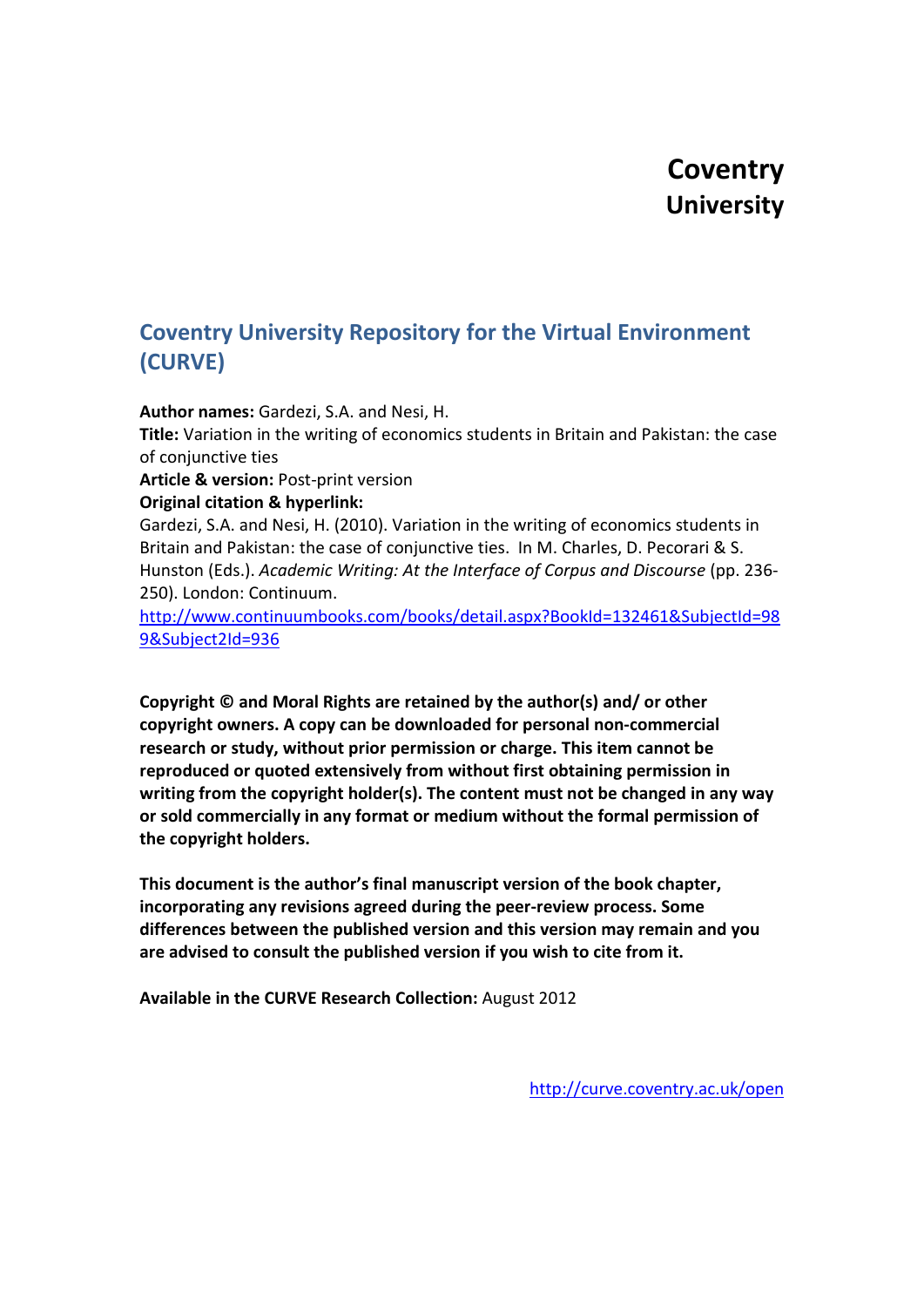# Chapter 12

# Variation in the Writing of Economics Students in Britain and Pakistan: The Case of Conjunctive Ties

S. Amina Gardezi and Hilary Nesi

# 1 Introduction

Conjunctive ties are part of the metadiscoursal repertoire, and serve as an explicit means by which a writer can comment on a text and influence a reader's interpretation of it. A number of studies (e.g. Crewe, 1990; Green, Christopher & Mei, 2000; Milton & Tsang, 1993) have suggested that learners of English as a Foreign Language and English for Academic Purposes overuse these ties, particularly in sentence initial position. Various reasons have been proposed for this: it has been argued that some learners have only limited understanding of logical relationships, perhaps as a consequence of teaching that focuses on syntax rather than semantics (Bacha & Hanania, 1980: Zamel, 1983), that the overuse of conjunctive ties is an attempt to give a superficial appearance of academic style (Crewe, 1990), or that it is due to interference from the mother tongue, particularly with regard to fronting (Green et al., 2000). Such studies all assume a deficit on the part of the learner, and a need to approximate more closely to the academic writing conventions manifested by native speakers of English.

Contrastive rhetorical research suggests that metadiscoursal variations may sometimes be a matter of cultural choice, however, rather than level of language proficiency. Writers are influenced by local conventions, unconsciously acquired through intertextual processes, and divergence from British or American academic norms may thus be explained in terms of discourse community differences (e.g. Ahmad, 1997), socio-historic and socio-political factors (e.g. Salager-Meyer et al., 2003), and/or national intellectual styles (e.g. Clyne, 1987: Duszak, 1997). Rhetorical choices may also vary according to professional and disciplinary context (e.g. Dahl, 2004; Hyland, 2004, 2005; Mauranen, 1993; Shaw, this volume; Yakhontova, 2006).

The interaction between disciplinary and national factors has been examined by Mauranen (1993), Dahl (2004) and Yakhontova (2006). Mauranen studied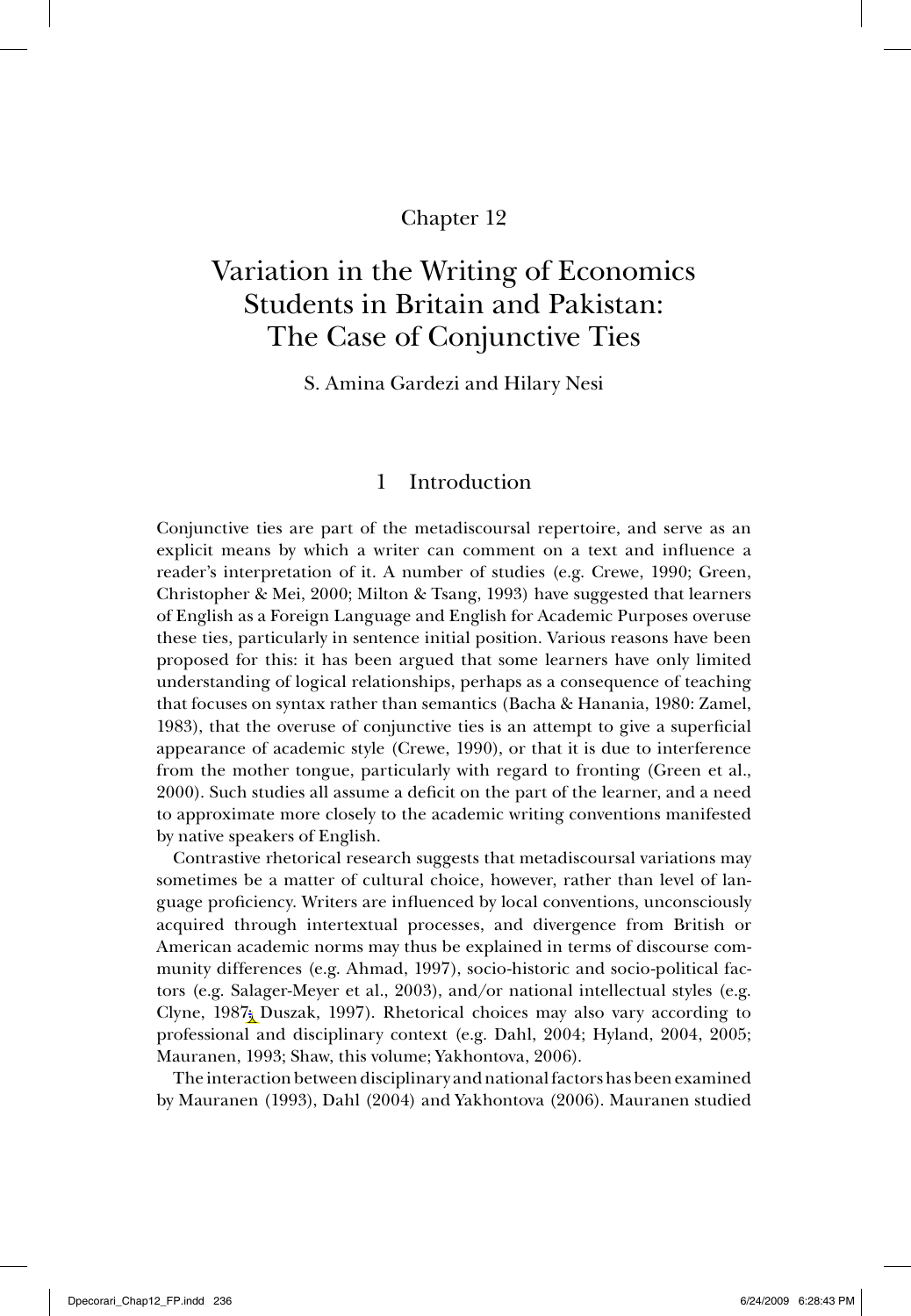the work of a Finnish and an American economist writing in English, and found that the Finn used far less organizational metatext than the American. According to Mauranen, the Finnish school system 'consistently teaches that metadiscourse is not only superfluous, but the sign of a poor writer' (1993: 8), and she argues that the implicit Finnish style may be viewed by Finns as a negative politeness strategy, allowing readers the freedom to interpret meaning for themselves, without being patronized. Americans, on the other hand, seem to be aiming for positive politeness by explicitly providing readers with the information and guidance they need in order to interpret the text in the way the writer intends. As Dahl (2004: 1821) points out, 'within the Anglo-Saxon world . . . emphasis is put on communication with the reader, making this an explicit feature of the writing process'.

Dahl (2004) and Yakhontova (2006) examined the effect of two variables, language and discipline, on rhetorical choice. Yakhontova's comparative study of conference abstracts revealed a range of differences in structure, organization and pronominal use between applied mathematics and applied linguistics, and between English and two Slavic languages (Ukrainian and Russian). She concludes that such differences can best be explained in terms of inherited academic writing traditions within 'relatively closed national academic writing communities' (2006: 164). Dahl (2004) focused on metatextual variation, examining locational and rhetorical devices used in research articles across three disciplines and three languages (English, French and Norwegian). She found little national difference in the use of these devices in medical articles, but a significant difference in economics and linguistics texts (French writers used much less metatext than English and Norwegian writers). Medicine, chosen as representative of the natural sciences, had a low overall incidence of metatext; the smaller number of rhetorical markers indicated that writers tended to refer to their research rather than to the text (using 'research act' rather than 'text act' verbs, as classified by Bunton, 1999), while the smaller number of locational markers reflected the fact that medical research articles conform to a standard format, whereas economics and linguistics articles can be structured in a variety of ways and therefore require more navigational support. Dahl concludes that there is a more reader-oriented and writerresponsible academic writing culture in English and Norwegian, but she also notes that economics and linguistics research papers are more heterogeneous and require greater subjective interpretation than research papers in medicine, hence encouraging greater use of metatextual devices.

Hyland's studies of metatext in graduate student writing in Hong Kong (Hyland, 2004, 2005; Hyland & Tse, 2004) support Dahl's findings. When the distribution of metadiscourse markers was compared across six disciplines, totals were higher in applied linguistics, public administration and business studies than in computer science, electronic engineering and biology. This distribution was reflected across all of Hyland's ten metadiscourse categories,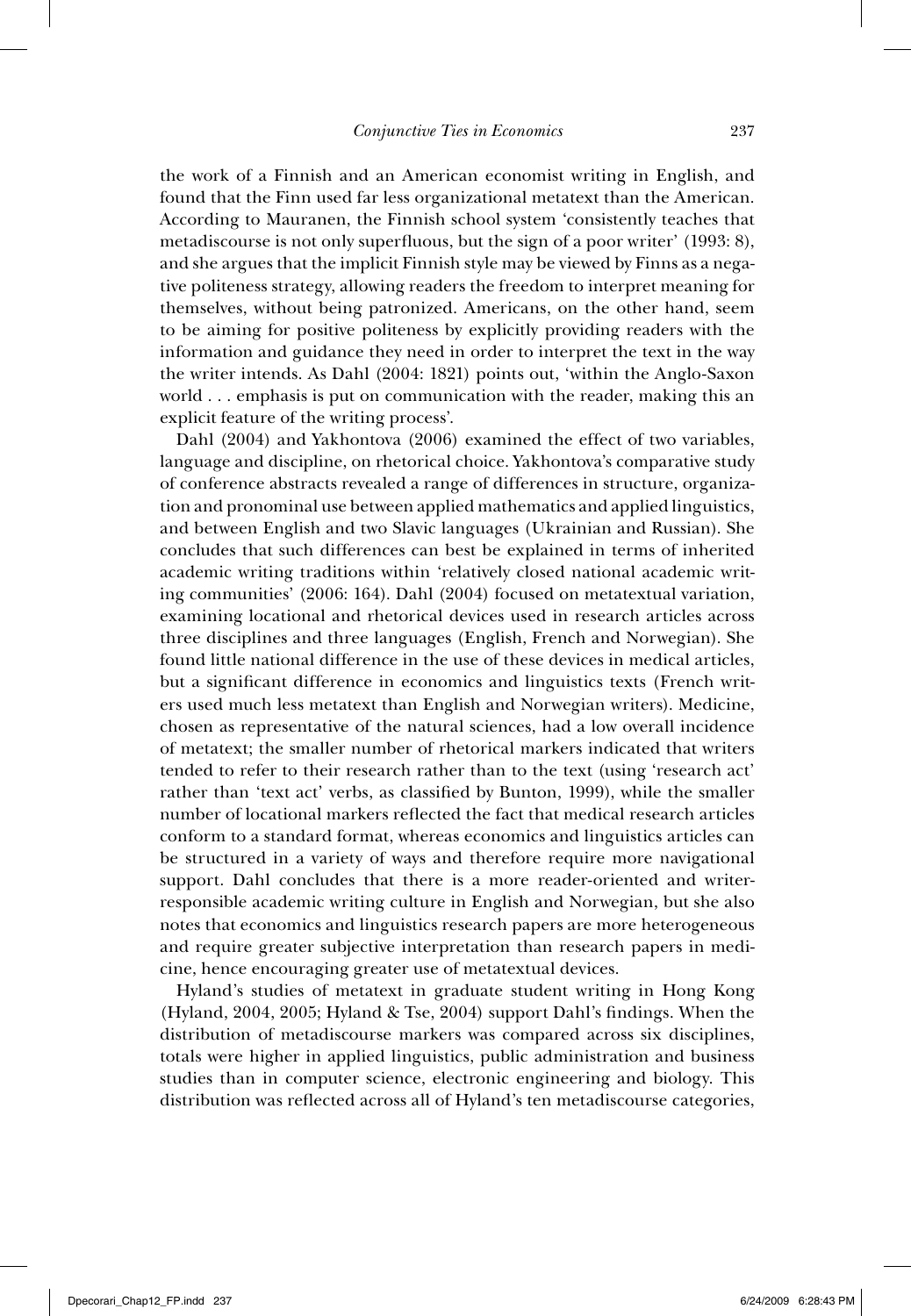including 'transitions', the commonest of his interactive markers, and the category which contains most conjunctive elements as defined by Halliday and Hasan (1976). According to Hyland (2005:  $57-58$ ) 'the figures reflect the greater role that explicit personal interpretation plays in the humanities and social sciences, where interpretations are typically more explicit and the conditions for establishing proof less reliable than in the hard fields'.

Such studies suggest that neither a more implicit nor a more explicit style is inherently superior, and that the appropriate amount of metatext depends on the readers' and writers' disciplinary, academic and cultural context. Mauranen (1993) and Duszak (1997) both advise writers seeking publication to take note of the dominant cultural style, however: 'texts with traces of alien patterns are dispreferred – sometimes returned for repair, or edited with a possible loss of the author's intentions' (Duszak, 1997: 21).

The problems surrounding learner writers' use of metatext are thus more complex than some writers in the field of English language teaching have implied. Learner writers may lack the language knowledge to realize metatextual functions, or may blindly apply textbook rules regardless of the message they want to convey, but prior studies designed to isolate national and disciplinary differences make it clear that they may also make apparently unconventional metatextual choices simply because they are conforming to an alien cultural norm, or to a disciplinary convention that their writing tutors are unaware of.

So far research has focused on rhetorical differences across disciplines and national languages, and there has been little exploration of the independent influence of local academic cultures. This study contributes to the debate by examining the essays of undergraduate students from Britain and Pakistan, two groups who share the same L1, and who study in the same broad field, but who belong to different local discourse communities. We presume that undergraduate students will have been influenced primarily by local rhetorical norms, whereas the expert writers and graduate students considered in most prior studies are likely to have had exposure to a wider community of international scholarship. This therefore makes undergraduates particularly appropriate writers for a study of this kind, which seeks to investigate the influence of the local discourse community in isolation from other factors.

Metatext is acknowledged to be a concept that is difficult to define and delimit (Dahl, 2004; Hyland, 2005; Mauranen, 1993) but conjunctive relations are probably the least problematic metatextual markers, and the easiest to identify. This, combined with the fact that their overuse is a noted feature in EAP and EFL student writing (Crewe, 1990; Green et al., 2000; Milton & Tsang, 1993), encouraged us to focus on conjunctive elements in this study. Our experience with both Pakistani and British student writers led us to hypothesize that the Pakistani group would use far more conjunctive ties in their writing than their UK counterparts. If this was the case, it would indicate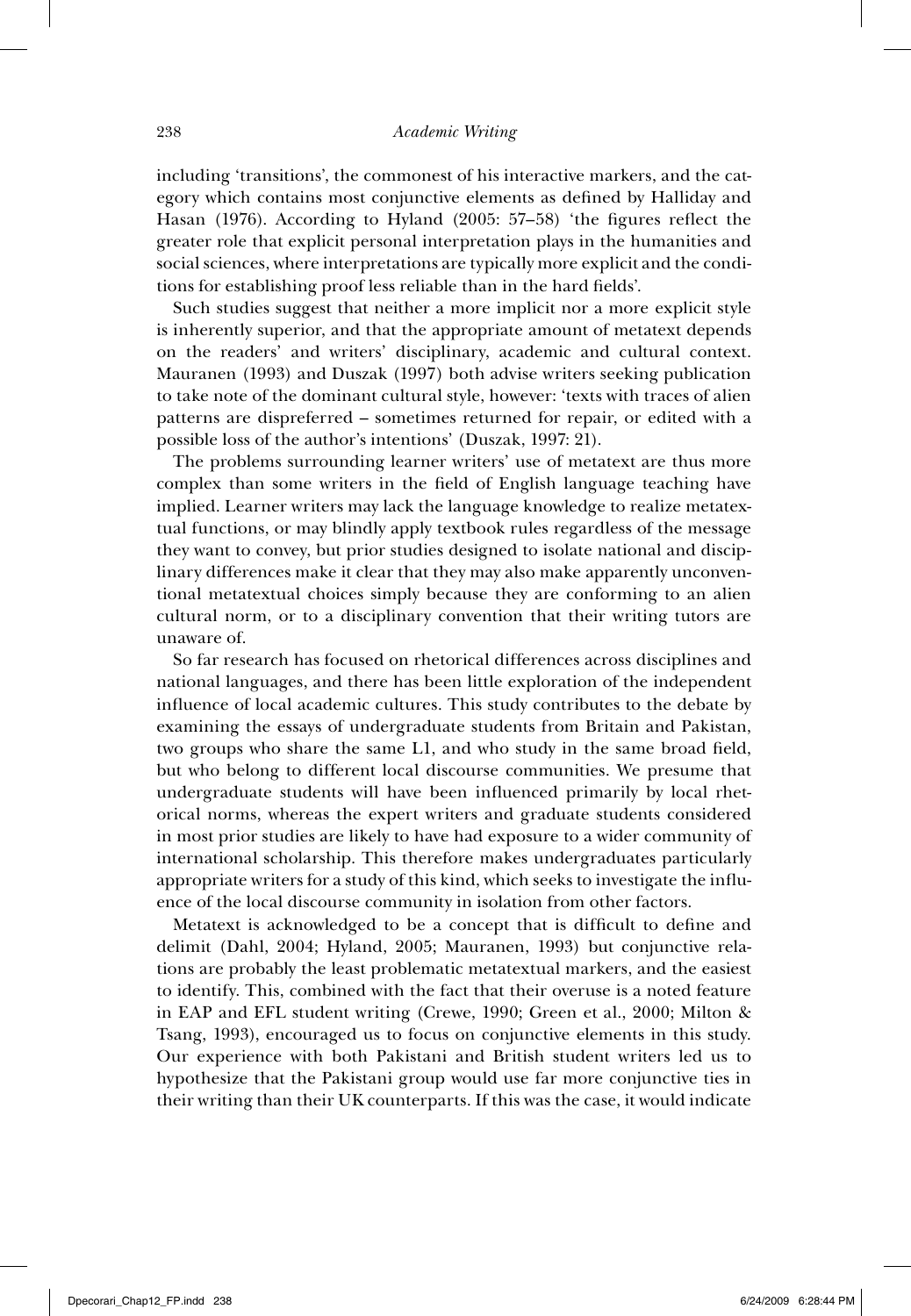the need for awareness raising, especially on the part of writing tutors and Pakistani undergraduates planning to study at postgraduate level and perhaps publish outside their local setting.

# 2 Method

A small corpus of  $56{,}142$  words $^{\text{l}}$  was created, consisting of ten assignments written by British students (20,313 words), and ten assignments written by Pakistani students (35,829 words). The concordancing program *AntConc* (Anthony, 2006), was used to identify and compare the various types of conjunctive adjuncts occurring in the two subcorpora, and examine them individually, using the techniques of discourse analysis. The complementary use of the two types of analysis enabled us both to quantify the distribution of the formal lexicogrammatical feature across the 20 assignments, and consider the meaning and purpose of each type of conjunctive adjunct in context, within each text.

The British subcorpus, a subset of the BAWE corpus,<sup>2</sup> was composed of assignments written by ten different native speaker undergraduates studying social science subjects (economics, sociology and politics) at British universities. All the British writers had received all their secondary education in Britain, and all the assignments had received merit or distinction grades (equivalent to an upper second or first class honours degree).

The Pakistani subcorpus consisted of assignments written by 10 different undergraduates from the departments of Economics at Lahore University of Management Sciences (LUMS) and Kinnaird College (KC). Both these institutions have a good reputation in Pakistan and internationally, and all the Pakistani assignments had been awarded distinction or merit grades by LUMS or KC tutors (A+, A or B+). All the Pakistani writers had been educated in the medium of English throughout their school and college life and used English both inside and outside the classroom. They regarded English as a mother tongue (alongside Urdu, in most cases).

None of the assignments in either subcorpus had been written under time constraints. The students had prepared their work at home, over a period of days, if not weeks, with ample time to revise and correct any careless errors. The Pakistani and British contributors were well matched in terms of age (18–20 years), formal English- medium education (approximately 14 years) and disciplinary area. However Tables 12.1 and 12.2 indicate that although the topics were similar, some of the Pakistani essays were considerably longer. Most of the British essay questions were more detailed than the Pakistani ones, with more references to specific economic models, but this should not be taken to imply that the Pakistani students wrote on more general topics. Both groups prepared for the writing tasks in class, and had been given reading lists and specific oral guidance.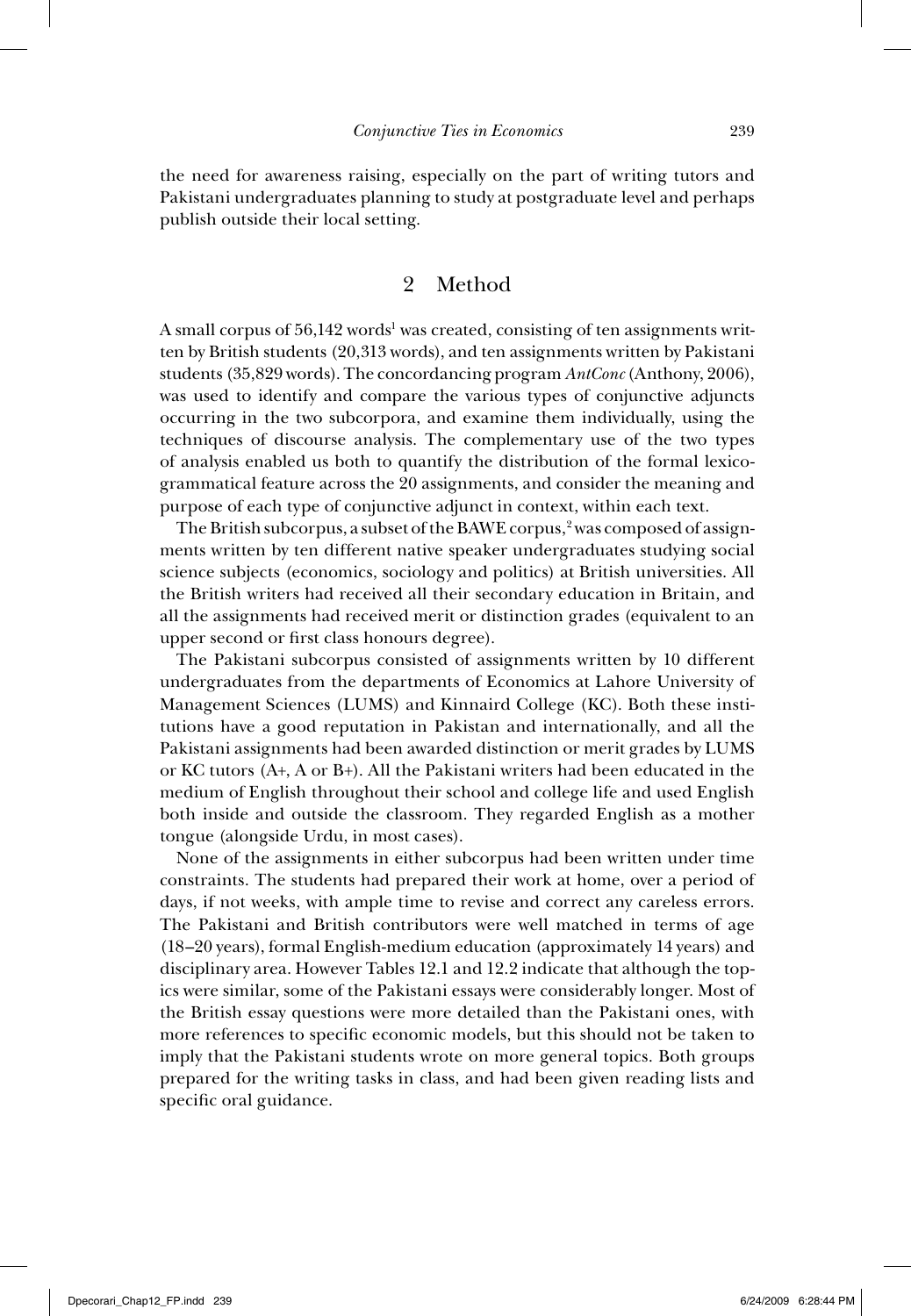**Table 12.1** Components of the British subcorpus

| No             | Discipline          | Title                                                                                                                                                                                                                                                                                                                                                                                                                          | Words |  |  |
|----------------|---------------------|--------------------------------------------------------------------------------------------------------------------------------------------------------------------------------------------------------------------------------------------------------------------------------------------------------------------------------------------------------------------------------------------------------------------------------|-------|--|--|
| 1              | Economics           | The Heckscher-Ohlin model and its relevance to<br>policymakers. Describe the Heckscher-Ohlin model and<br>explain the Heckscher-Ohlin Theorem. Provide a<br>critique of the assumptions of the model. Is the<br>Heckscher-Ohlin Theorem robust to the underlying<br>assumptions? Explain and illustrate important points by<br>using diagrams. Based on this critique, analyse the<br>relevance of the model for policymakers. | 1921  |  |  |
| $\overline{2}$ | Economics           | The extent to which a monopoly induces economic<br>inefficiency depends, among other things, upon factors<br>such as: (i) vertical integration in the market, (ii)<br>horizontal market contestability,<br>(iii) technology, (iv) the role of advertising and (v)<br>market demand elasticity." Discuss.                                                                                                                       | 2194  |  |  |
| 3              | Sociology           | Taylorism was a new form of relationship between<br>employer and employee, introduced because of the<br>development of the large capitalist corporation. Discuss.                                                                                                                                                                                                                                                              | 1487  |  |  |
| $\overline{4}$ | Economics           | What relationship between unemployment and the real<br>wage is predicted by the Shapiro-Stiglitz shirking model?<br>Explain how an increase in the unemployment rate<br>could reduce firms' expenditure on monitoring workers'<br>behaviour.                                                                                                                                                                                   | 2158  |  |  |
| 5              | Economics           | To what extent should policy be used to stabilize the<br>economy? Discuss with examples from the UK.                                                                                                                                                                                                                                                                                                                           | 2192  |  |  |
| 6              | Economics           | To what extent should policy be used to stabilize the<br>economy? Discuss with examples from the UK                                                                                                                                                                                                                                                                                                                            | 2188  |  |  |
| 7              | Economics           | Was the collapse of the Bretton Wood System inevitable?<br>And what were its long run consequences.                                                                                                                                                                                                                                                                                                                            | 3311  |  |  |
| 8              | Sociology           | What is 'Racism' and how do you account for its<br>persistence in modern societies?                                                                                                                                                                                                                                                                                                                                            | 1549  |  |  |
| 9              | Politics            | Evaluate Marx's conception of the capitalist social order as<br>antagonistic and crisis prone.                                                                                                                                                                                                                                                                                                                                 | 1556  |  |  |
| 10             | Politics            | Assess the centrality of the concept of 'embeddedness' to<br>Polanyi's 'The Great Transformation' and its significance<br>for IPE scholarship                                                                                                                                                                                                                                                                                  | 1757  |  |  |
|                | Total               |                                                                                                                                                                                                                                                                                                                                                                                                                                |       |  |  |
|                | Average word length |                                                                                                                                                                                                                                                                                                                                                                                                                                |       |  |  |

Sentences in the British subcorpus were somewhat longer on average than those in the Pakistani subcorpus (about 25.5 words per sentence as compared to 20). Sentence length could only be calculated approximately, however, because of some vagaries in punctuation.

The study focused on conjunctive adjuncts in the four major conjunctive categories, as described in Halliday and Hasan (1976): additive, adversative, causal and temporal. Various other terms are also used in the literature to describe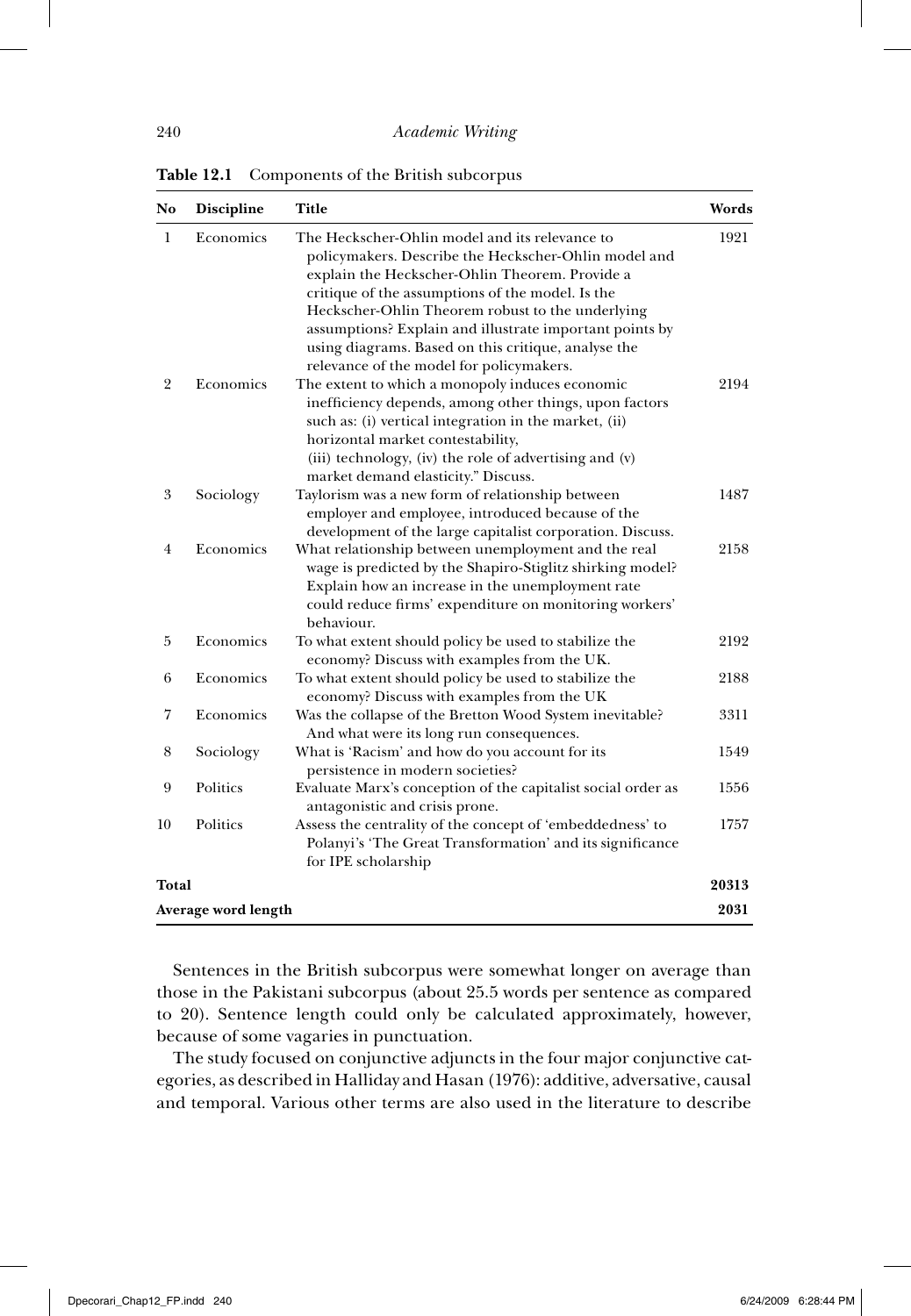| N <sub>0</sub> | Title<br><b>Discipline</b>                                                                                                                                |                                                                                                                                                                           | Words |  |  |
|----------------|-----------------------------------------------------------------------------------------------------------------------------------------------------------|---------------------------------------------------------------------------------------------------------------------------------------------------------------------------|-------|--|--|
| 1              | Economics                                                                                                                                                 | The underdevelopment of development thought.<br>Development betrayed: paradigms and paradoxes.<br>An equation gone wrong: difference between theory<br>and practice       |       |  |  |
| $\overline{2}$ | Economics<br>The underdevelopment of development thought. The<br>discourse of development, the practice of<br>dominance. At the crossroads; alternatives? |                                                                                                                                                                           | 4215  |  |  |
| 3              | Economics                                                                                                                                                 | The free market is the panacea that will extricate the<br>Third World from the vicious cycle of<br>underdevelopment.                                                      | 2588  |  |  |
| 4              | Economics                                                                                                                                                 | The origins, performance and future of Islamic<br>economics                                                                                                               | 2205  |  |  |
| 5              | Economics                                                                                                                                                 | Dimensions of human resource development                                                                                                                                  | 2797  |  |  |
| 6              | Economics                                                                                                                                                 | Economic development of Pakistan.                                                                                                                                         | 6145  |  |  |
| 7              | Economics                                                                                                                                                 | The process of economic development                                                                                                                                       | 4839  |  |  |
| 8              | Economics                                                                                                                                                 | Discuss the concepts of external debt, debt burden and<br>debt sustainability in a developing country context                                                             | 3407  |  |  |
| 9              | Economics                                                                                                                                                 | Is inflation a fiscal phenomenon in Pakistan?                                                                                                                             | 3035  |  |  |
| 10             | Economics                                                                                                                                                 | What are some of the causes of recent banking crises<br>and how do they connect with the setting of<br>exchange rates and other aspects of macroeconomics<br>performance? | 2209  |  |  |
|                | Total                                                                                                                                                     |                                                                                                                                                                           |       |  |  |
|                | Average word length                                                                                                                                       |                                                                                                                                                                           |       |  |  |

**Table 12.2** Components of the Pakistani subcorpus

such items, including 'logical connectives' (Crewe, 1990), 'logical connectors' (Milton & Tsang, 1993) and 'linking adverbials' (Biber et al., 1999), but there is consensus that their role is to help the reader interpret links between ideas internal to the discourse, thus excluding from these categories any markers of addition, comparison or consequence relating to the outside world. Following Halliday and Hasan (1976), in this study conjunctions marking logical connections between clauses or phrases were not considered, and only intersentential links were counted.

### 3 Findings

As can be seen in Table 12.3, all ten of the British assignments contained examples of at least three categories of conjunctive tie.

 $\sum$ n be seen in Table 12.4, all the  $\rho$ iani assignments contained examples of all four categories of conjunctivated. Marked differences are apparent in terms of the quantity of conjunctive elements.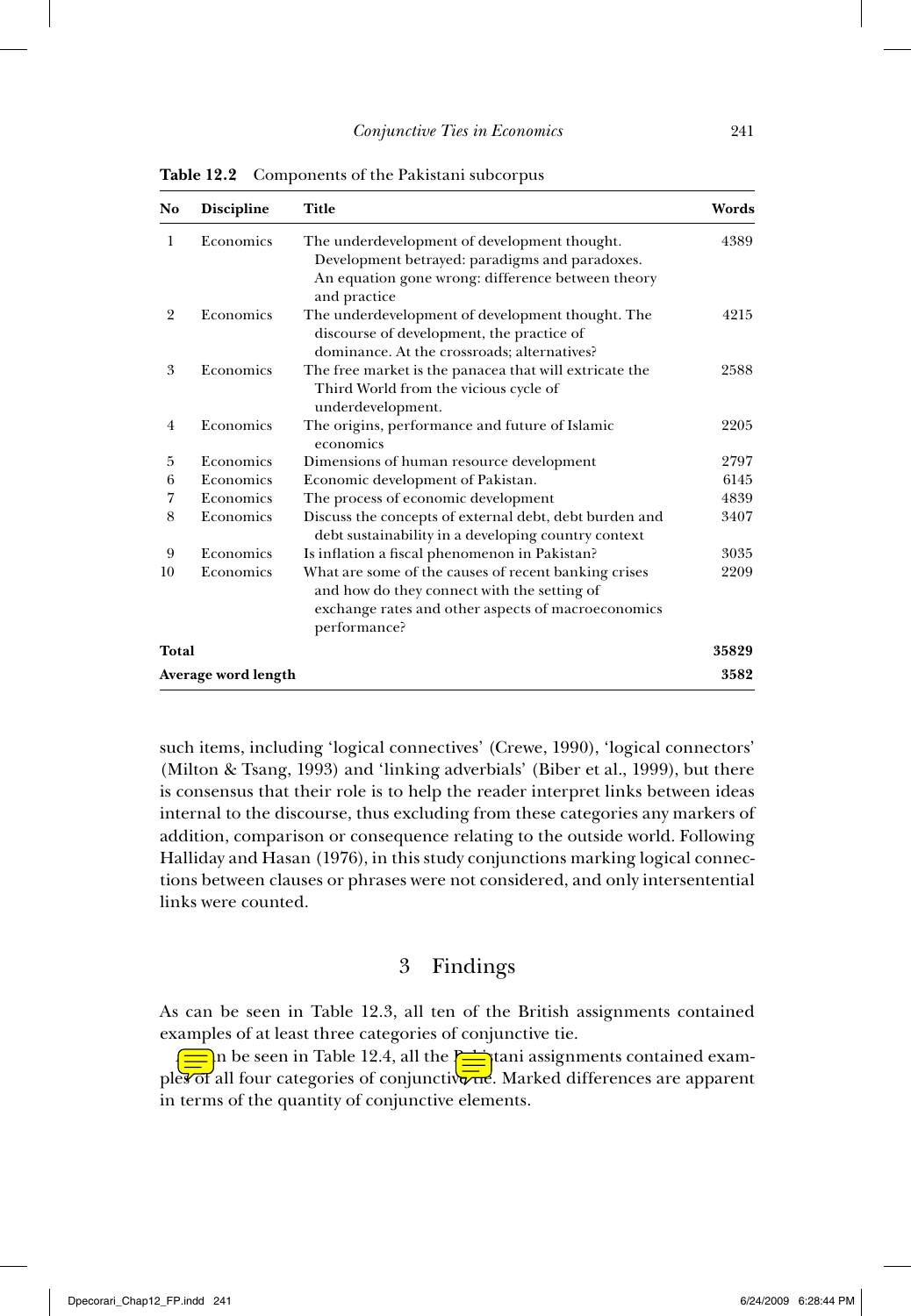| Essay no.    | <b>Additive</b> | Adversative | Causal | Temporal | <b>Total</b> |
|--------------|-----------------|-------------|--------|----------|--------------|
|              | 12              | 5           | 3      | 3        | 23           |
|              | 9               | 10          | h      |          | 18           |
| 3            |                 | 9           |        |          | 6            |
|              | ዳ               |             | 5      |          | 15           |
| 5            | h               | 10          |        |          | 18           |
|              |                 | 11          | 11     |          | 31           |
|              |                 | 10          | 3      |          | 21           |
|              |                 | 5           |        |          |              |
| 9            | 3               |             |        |          | 12           |
| 10           |                 |             | 3      |          | 5            |
| <b>Total</b> | 39              | 62          | 41     | 14       | 156          |

**Table 12.3** Findings for the British subcorpus

**Table 12.4** Findings for the Pakistani subcorpus

| Essay no. | <b>Additive</b> | Adversative | Causal | <b>Temporal</b> | Total |
|-----------|-----------------|-------------|--------|-----------------|-------|
|           | 15              | 19          | 16     | 8               | 58    |
| 9         | 9               | 12          | 8      |                 | 30    |
| 3         | 13              | 10          | 6      |                 | 30    |
| 4         |                 | ۰,          |        |                 | 20    |
| 5         |                 |             | 6      |                 | 21    |
| 6         | 17              | 18          | 9      |                 | 46    |
|           | 14              | 14          | C)     | 3               | 33    |
| 8         | 15              | 3           | 17     |                 | 42    |
| 9         |                 | 6           | 20     | 6               | 34    |
| 10        | 8               | 8           | 23     | 4               | 43    |
| Total     | 107             | 104         | 111    | 35              | 357   |

Differences in distribution between the two subcorpora were calculated using Rayson's Log-likelihood Calculator (Rayson, undated). This compares the frequencies of a given linguistic feature against the total number of words in two different-sized corpora, using Dunning's  $\mathrm{G}^2$  ratio as the statistical measure (Rayson & Garside, 2000). The higher the  $G<sup>2</sup>$  value, the more significant is the difference between the two frequency scores. A  $G<sup>2</sup>$  of 3.8 or higher is significant at the level of  $p < 0.05$ , and a G<sup>2</sup> of 6.6 or higher is significant at  $p <$ 0.01. Results are listed in Table 12.5. In this and subsequent tables, the relative frequency figure indicates occurrences per 100 words.<sup>3</sup>

Table 12.5 shows that the frequencies for adversatives and temporals in the two subcorpora were similar, but that there were significant differences in the distribution of additives and causals ( $p < 0.05$ ). The British writers used adversatives considerably more than other types of conjunctive tie, whereas the Pakistani writers used adversatives, causals and additives to a similar degree.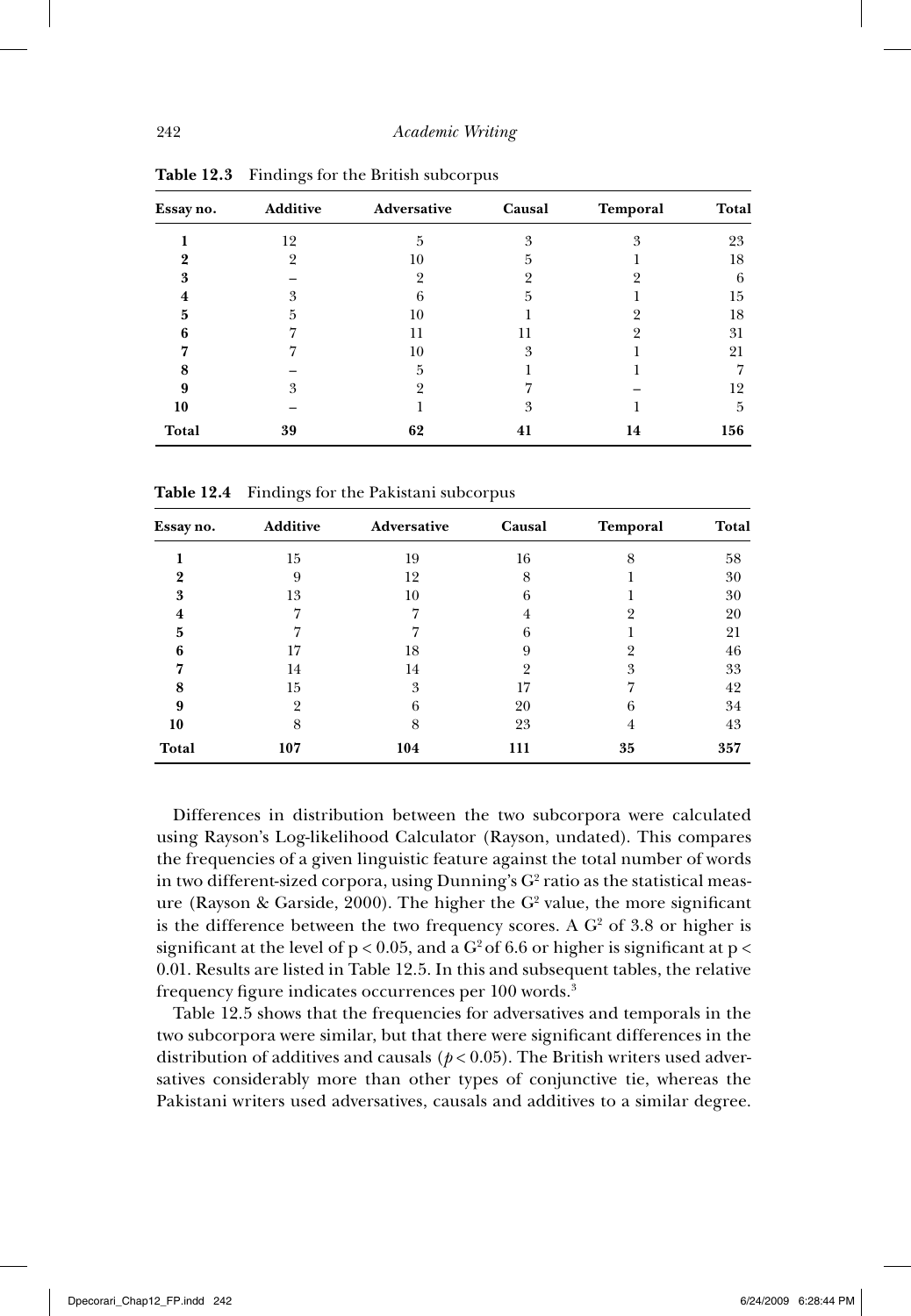| Category           | <b>British (20313)</b><br>words) | Relative<br>frequency | Pakistani<br>$(35829$ words) | Relative<br>frequency | $\mathbf{G}^2$<br>value |
|--------------------|----------------------------------|-----------------------|------------------------------|-----------------------|-------------------------|
| <b>Adversative</b> | 62                               | 0.31                  | 103                          | 0.29                  | 0.14                    |
| Causal             | 41                               | 0.20                  | 111                          | 0.31                  | 5.84                    |
| <b>Additive</b>    | 39                               | 0.19                  | 107                          | 0.30                  | 5.94                    |
| <b>Temporal</b>    | 14                               | 0.07                  | 35                           | 0.10                  | 1.27                    |
| <b>TOTAL</b>       | 156                              | 0.77                  | 357                          | 1.00                  | 7.60                    |

**Table 12.5** Relative frequency and log-likelihood scores

**Table 12.6** The ten most frequently identified conjunctive ties

|                |                         |                | Relative  |           | <b>Relative</b> |       | G <sup>2</sup> |
|----------------|-------------------------|----------------|-----------|-----------|-----------------|-------|----------------|
|                | <b>Conjunctive ties</b> | <b>British</b> | frequency | Pakistani | frequency       | Total | value          |
|                | however                 | 53             | 0.26      | 44        | 0.12            | 97    | $-13.65$       |
| $\overline{2}$ | therefore               | 22             | 0.11      | 25        | 0.07            | 47    | $-2.22$        |
| 3              | hence                   | 7              | 0.03      | 34        | 0.09            | 41    | $+7.30$        |
| $\overline{4}$ | and                     | $\theta$       | 0.00      | 32        | 0.09            | 32    | $+28.74$       |
| 5              | <b>but</b>              | 3              | 0.01      | 28        | 0.08            | 31    | $+11.54$       |
| 6              | thus                    | 5              | 0.02      | 25        | 0.07            | 30    | $+5.59$        |
| 7              | For example             | 13             | 0.06      | 9         | 0.03            | 22    | $-4.75$        |
| 8              | furthermore             | 6              | 0.03      | 12        | 0.03            | 18    | 0.06           |
| 9              | first(ly)               | 8              | 0.04      | 8         | 0.02            | 16    | $-1.27$        |
| 10             | consequently            | $\overline{2}$ | 0.01      | 12        | 0.03            | 14    | $+3.36$        |

As expected, the Pakistani writers were found to use a significantly greater number of conjunctive ties overall  $(p < 0.01)$ .

The most frequently used conjunctive ties and their comparative frequency in the two subcorpora are listed in Table 12.6. In the  $G^2$  value column, + indicates over- use in the Pakistani subcorpus relative to the British subcorpus, and – indicates under-use in the Pakistani subcorpus relative to the British subcorpus.

The use of these conjunctive elements is illustrated and discussed below. British examples are marked 'B', and Pakistani examples 'P'. This letter code is followed by the essay number and, in the case of the British examples, the BAWE corpus assignment code.

# 4 The Use of *However* and *But*

*However* was the most frequent intersentential link in both subcorpora, as it was in Shaw's corpora of literary studies writing (this volume). In the BAWE corpus as a whole it has a relative frequency of 0.16 per 100 words, so there was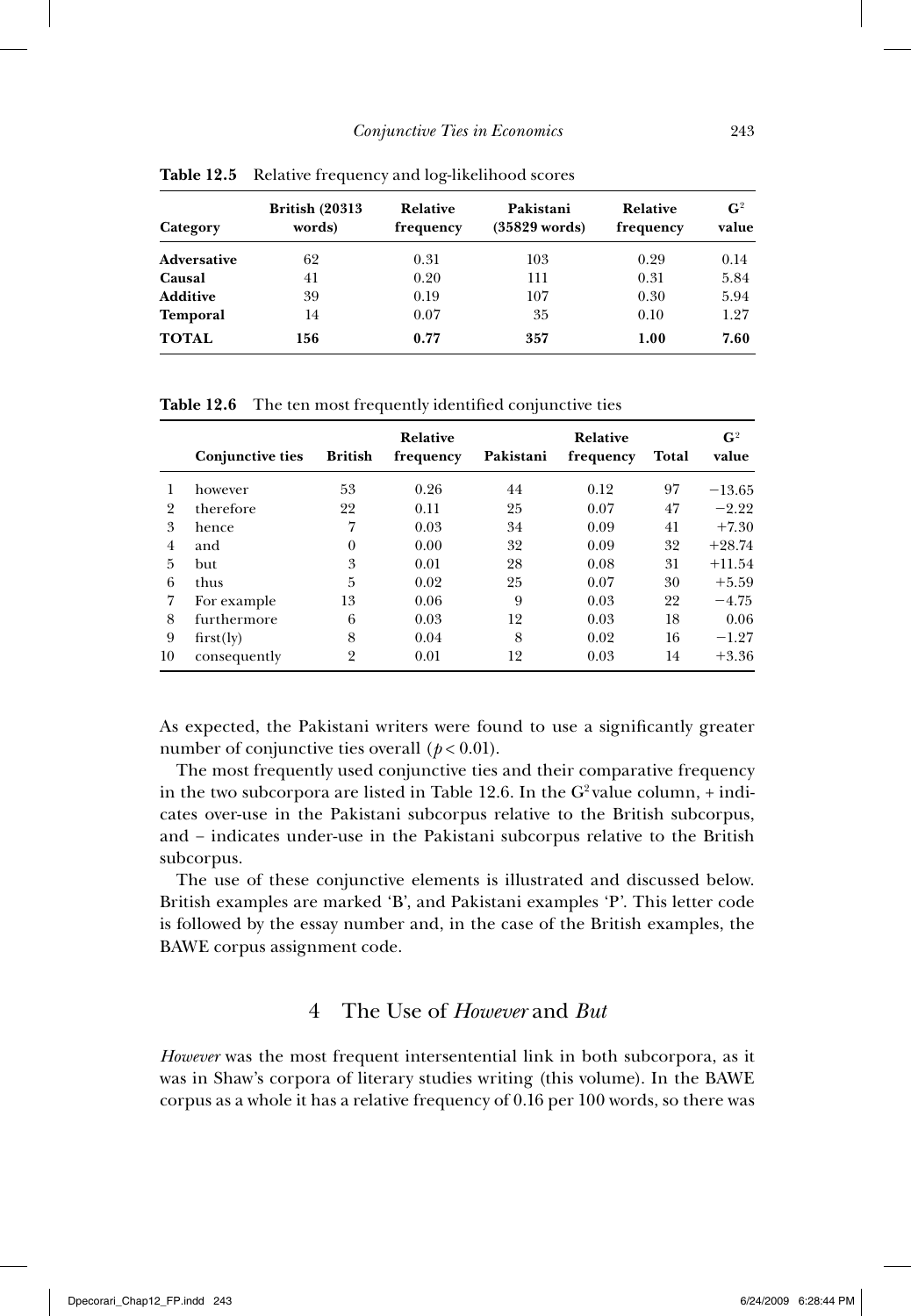highly significant over-use in the British subcorpus with respect to BAWE ( $G^2$  = 10.17,  $p < 0.01$ ) as well as with respect to the Pakistani subcorpus.

Sentence- initial *but* seems to serve a similar function to *however*, but marks the contrastive relation a little less strongly (see Example 1). The relative frequency of sentence- initial *but* was the same in the British subcorpus as in the BAWE corpus as a whole, but was significantly higher in the Pakistani subcorpus.

#### **Example 1**

It was just a plain biological theory designed to explain relation between mankind and its history. But ironically, development has become a justifiable victim of the evolutionary principle of 'the survival of the fittest'. *Source: P 2* 

Bell (2007) claims that sentence initial *but* is frequent in published academic writing, and Shaw (this volume) found that professional literary critics made greater use of it than British undergraduates. Shaw suggests that the low use by British students is probably the result of prescriptivist schooling which discourages the use of coordinating conjunctions as adverbials. Perhaps the Pakistani students had not been given the same advice as the British students, or perhaps, like the professional literary critics represented in Shaw's corpora of published articles, they had chosen to ignore it.

Although Pakistani writers used *but* to connect sentences, none used *however* to connect clauses or phrases within sentences. There were three cases in the British subcorpus of *however* being used in this way, and Thompson (1997: 204) notes an increasing tendency to convert conjunctive adjuncts such as *however* and *therefore* into conjunctions marking intrasentential relations. Such cases were discounted from this study.

Of the instances of *however* as an intersentential link, 88 per cent in the British subcorpus and 93 per cent in the Pakistani subcorpus were sentence initial, whereas only 60 per cent are sentence-initial in the BAWE corpus as a whole. Shaw (this volume) suggests that 'a tendency towards more initial placement is a marker of less skill', and there do seem to be instances in the two subcorpora where it might have been more rhetorically effective to delay the placement of the adversative marker. Delayed placement allows for initial hedging, and enables other thematic elements to take up initial position, thus providing more scope for manipulation of the thematic structure of the text according to the perspective the writer wishes to take. This can be seen in Example 2, where the (British) writer places the first *however* in sentenceinitial position, but draws attention to the conditional relation between the two clauses in the final sentence by placing the second *however* after *if*.

#### **Example 2**

This causes economic inefficiency in short term. *However*, in the longer run, when the patent has expired economic efficiency will resume as all firms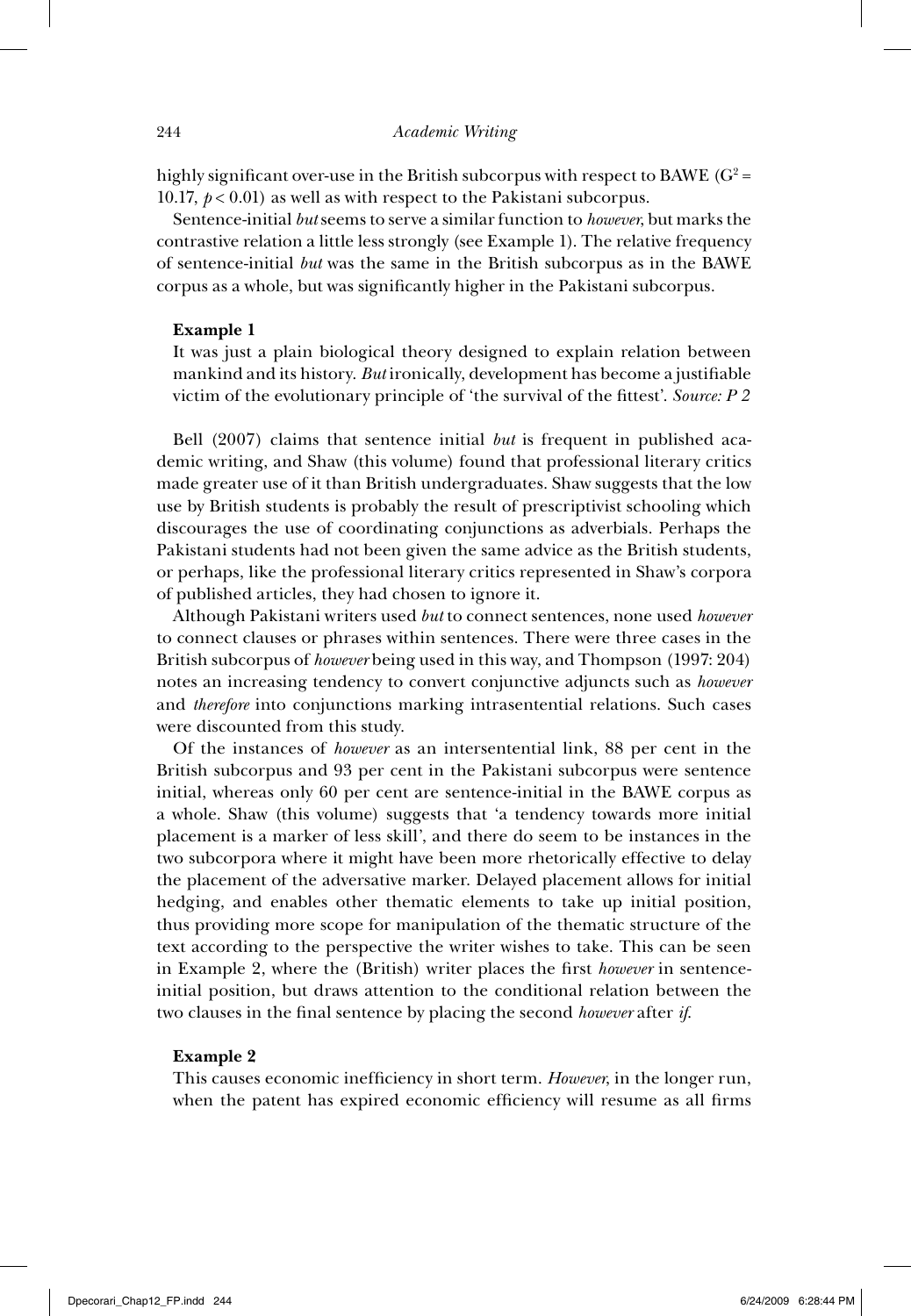take advantage of the new technology, competing with the original firm. If, *however*, there were no patents, this long term gain in efficiency may not have taken place. *Source: B2, 0118a*

When instances of *however* and *but* are counted together, their frequency in the British and Pakistani subcorpora are not significantly different  $(G^2 = 3.10)$ . This suggests that the two sets of essays have a similarly argumentative function, and the fact that adversative relations are signalled more often in these two subcorpora than in the BAWE corpus as a whole is likely to be due to the effect of genre, and possibly discipline.

## 5 The Use of *Consequently*, *Hence*, *Thus* and *Therefore*

Causal conjunctive ties tended to occur with greater frequency in the British and Pakistani subcorpora than they do in the BAWE corpus as a whole. Similarly Shaw (this volume) notes a much higher frequency of *thus, hence* and *therefore* in his maths, physics and engineering corpus than in his literary corpora; perhaps this reflects a particular requirement in these and related fields to express logical inferences and results, for example, in mathematical calculations, as in Example 3.

### **Example 3**

If r\* = n, both B\* and y grow at the same rate. *Hence* b\* (debt to output ratio) stays unchanged over time. *Source: P 8*

Although *consequently, hence, thus* and *therefore* seem to be interchangeable in many contexts, and are often defined similarly in dictionaries, their distributions vary. The intersentential markers *hence* and *consequently* are comparatively rare in the BAWE corpus as a whole (0.01 per 100 words) and *thus* is only slightly more frequent (0.02 instances per 100 words), whereas *therefore* is relatively common (0.10 instances per 100 words). The British subcorpus more or less mirrored this pattern of distribution, but in the Pakistani subcorpus *hence*  and *consequently* were more common, and *therefore* and *thus* were used with equal frequency (0.07 per 100 words). In some contexts *thus* seemed to have a wider scope than *therefore*, signalling a conclusion gradually arrived at rather than simply a logical consequence of the preceding proposition. Shaw (this volume) suggests that *thus* may indicate 'a less direct connection and a more summative function'; Halliday and Hasan (1976) also acknowledge this difference by classifying *thus* as an additive and *therefore* as a causal marker of conjunction.

In Example 4 *thus* is used as an intersentential link and *therefore* is used as an intrasentential link. By using two different markers to express similar relations within the same sentence the writer avoids repetition, but *thus* also seems to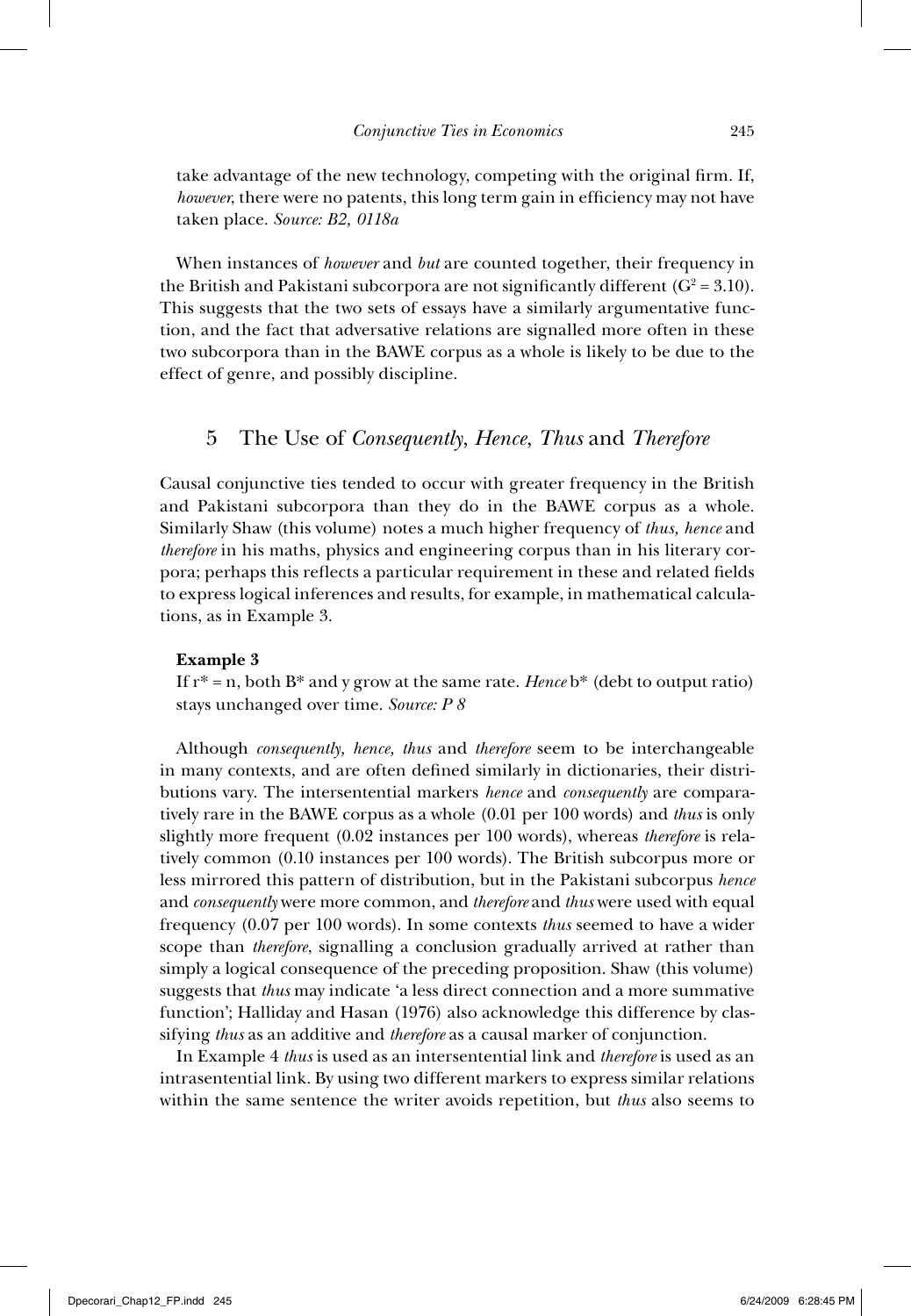function as the marker of a conclusion to an extended argument*.*

#### **Example 4**

It is *thus* the specific set of socio-legal structures belonging to modern industrial capitalism which facilitate, legitimate, incentivize and *therefore* encourage an instrumental rationality geared towards material gain. *Source B 10 (0075e)*

In both subcorpora all instances of intersentential *consequently* and *hence* and almost all instances of *thus* were sentence initial. However, whereas the Pakistani writers also followed this pattern of use for *therefore*, 50 per cent of the placements of intersentential *therefore* in the British subcorpus were delayed. As with *however*, delayed placement made possible the thematization of other sentence elements.

### 6 The Use of *And*, *Furthermore*, *For Example* and *Firstly*

In the British subcorpus greater use was made of additives signalling an exemplifying role for subsequent information: *for instance* and particularly *for example*. The Pakistani writers, on the other hand, made significantly greater use of markers signalling a sequence of propositions of equal status, such as *furthermore* and particularly sentence-initial *and*, which was not used at all in the British subcorpus and is comparatively rare in the BAWE corpus as a whole (0.01 per 100 words). British writers probably avoid sentence- initial *and* for the same reasons that they avoid sentence- initial *but*, because teachers in British schools have traditionally advised against it.

In both subcorpora temporals were the least favoured conjunctive ties. They were sometimes used to enumerate the stages of an argument, as in Example 6, and additionally four of the introductions in the Pakistani subcorpus employed sequences of temporal markers to map out essay plans, as in Example 7.

#### **Example 6**

There are *three reasons* for this. *Firstly* the culture of colonialism and the belief that the 'Other' is inferior is still apparent in our society today. *Secondly* these beliefs are reinforced through the economy, as capitalism exploits ethnic minorities, and ensures that they are viewed as less skilled, and *finally* racism is embedded in our political system through the policies of political parties and the links they make between non-white immigrants and social problems. *Source B 1 (0111a)*

#### **Example 7**

*First* I will define external debt followed by a set of indicators to assess a country's debt burden. *Then* I will examine what it means for a country's debt to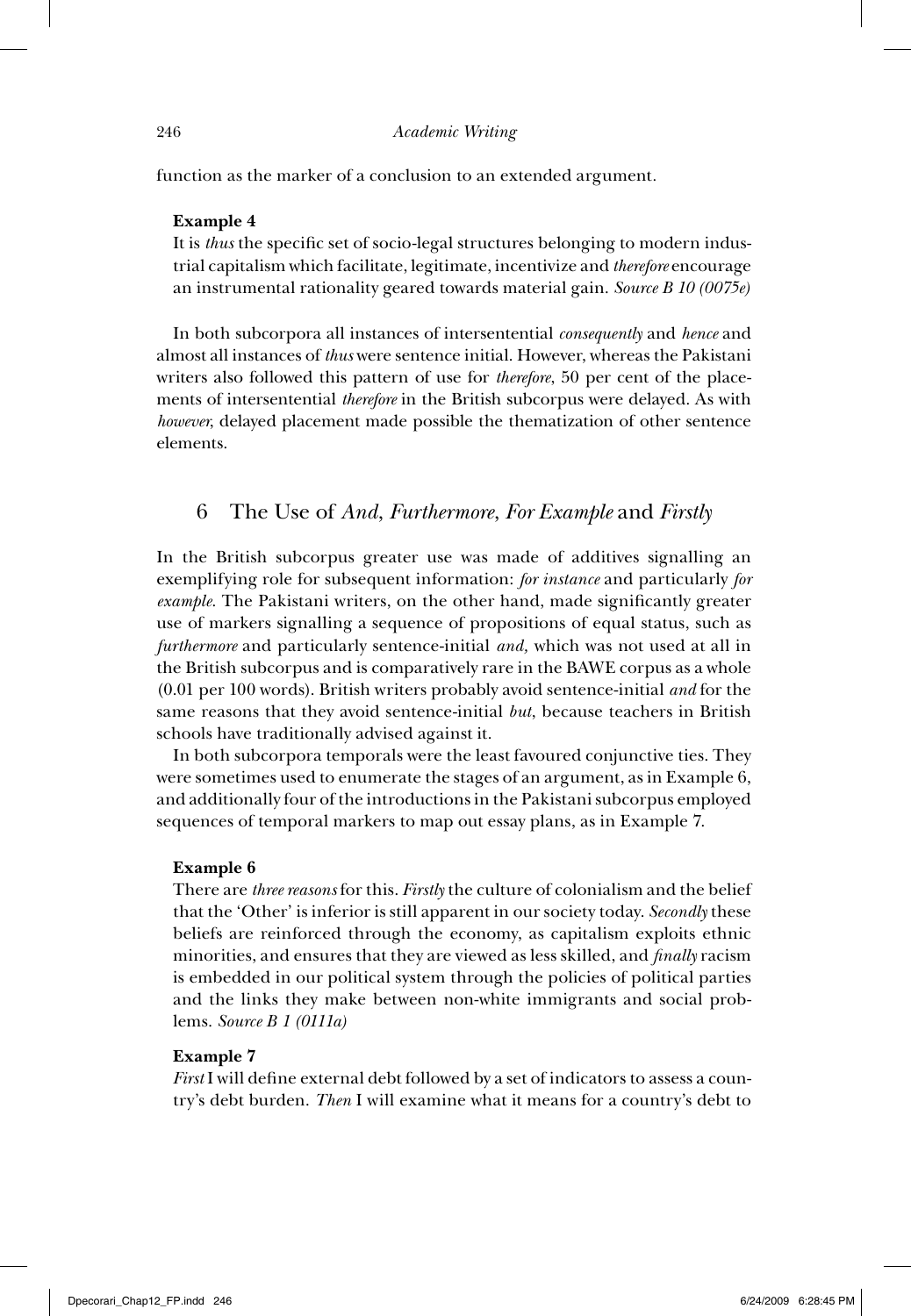be sustainable. *Lastly* I will present a simple framework depicting the dynamics between debt management, inflation and fiscal adjustment. *Source: P8* 

Some of the British writers also provided introductory plans, but they employed fewer conjunctive ties, and signalled not only sequential but also causal clause relations (see Example 8). According to Martin (1992: 185–193) the causal ('consequential') as opposed to temporal signalling of clause relations enables connections between events to be 'modulated', so that 'one event is seen as *enabling* or *determining* the other rather than simply preceding it'.

#### **Example 8**

*By fi rstly* investigating the interlinked web of contributive causes of the Bretton Woods breakdown, before discussing the various ways in which events post 1971 have been shaped by the consequences of the preceding era, this essay aims to address both the inevitability of the breakdown and the long term consequences of such a development. *Source: B7 (0399c)*

# 7 Conclusion

The aim of this study was to ascertain whether use of metatext, and specifically conjunctive adjuncts, was affected by the local academic culture. We found a shared preference for causal and adversative as opposed to temporal conjunctive adjuncts in both subcorpora, reflecting both the relative sophistication of university- level writing, and the requirements of the argumentative essay which focuses on contributing factors and conflicting views (e.g. 'What are some of the causes of recent banking crises?' (*P 10*); 'Assess the centrality of the concept' (*B 10*)).

Pakistani writers tended to produce shorter sentences, with more frequent sentence- initial ties and greater use of ties which mark a sequence of equally important propositions. British writers were more likely to delay placement of conjunctive adjuncts, and to make more sparing use of those which simply announced the addition of new information. British sentences, being longer, also contained more clauses linked by coordinating conjunctions. Typical differences can be seen in Example 9, where all three ties are sentence initial, and Example 10, where the placement of *therefore* in sentence 4 is delayed and some propositions in sentences 3 and 4 are intrasententially linked by the conjunctive use of *hence* and *and*.

#### **Example 9**

(1). Statistics show that 18 per cent of the bank deposits were denominated in dollars. (2). *And* this made bank liabilities sensitive to changes in the exchange rate. (3). *Hence* when there was devaluation in the peso the debt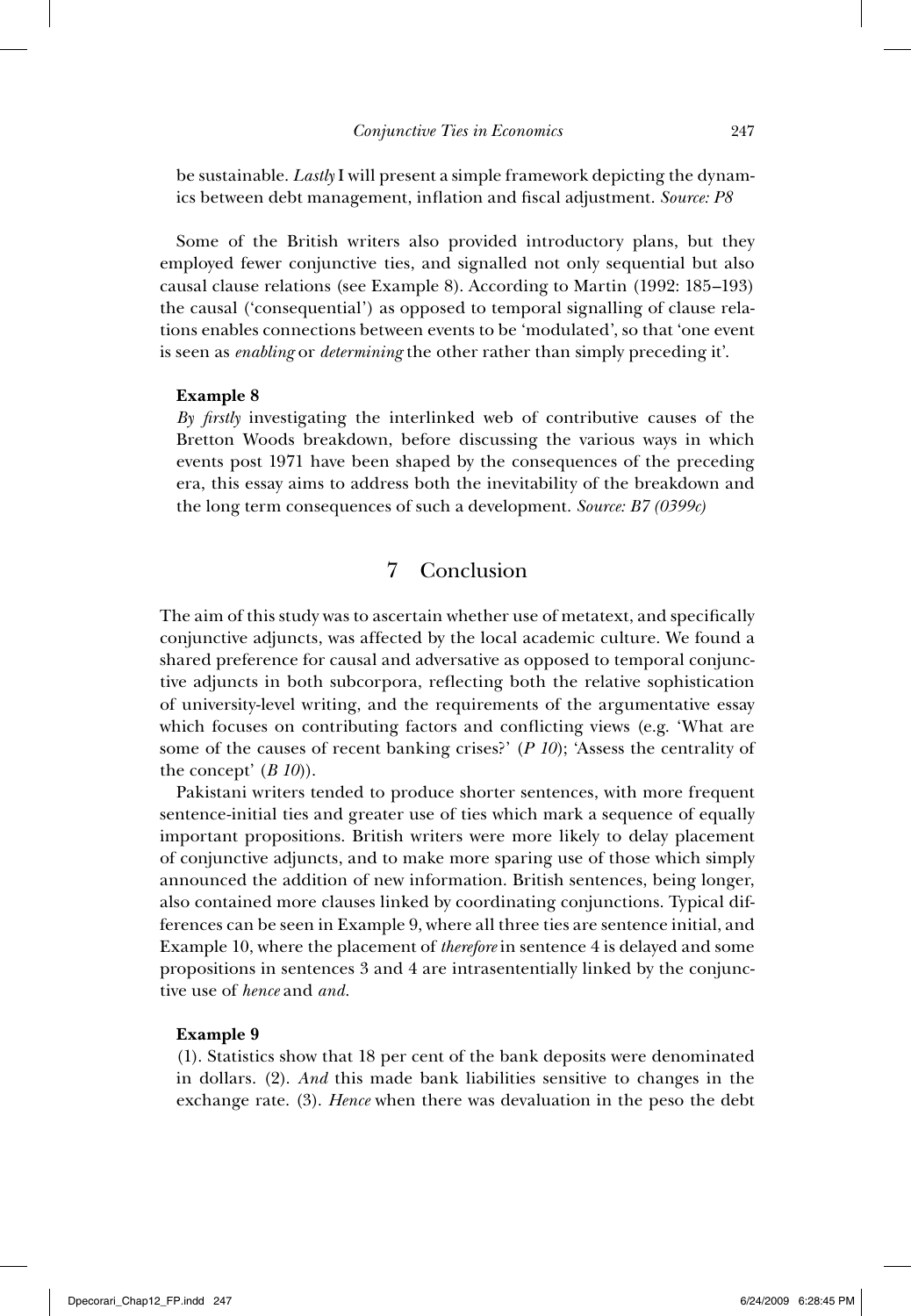burden of the banks increased. (4). The private sector also found it difficult to service their debts. (5). As a result bad loans amplified liabilities and losses for banks. *Source: P10*

### **Example 10**

(1). *However* we now turn to the situation in which trade can occur between the two countries. (2). *First*, recall that in autarky, p h is greater than p f that is  $(p x/p y)$  is greater in H. (3). If trade can occur, consumers in country H will observe that good X is relatively cheaper in country F, *and hence* make some of their purchases of X by importing from F. (4). Producers in F *therefore* respond by increasing supply, *and* this clearly causes p h to fall. *Source: B1 (0111a)*

Both sets of essays met departmental requirements, displayed similar levels of scholarship and demonstrated positively polite consideration of the reader by explicitly marking clause relations. Marked differences in style probably reflect local practice, and/or the prescriptions of local teachers. The Pakistani writers seem to have been encouraged to use sentence- initial conjunctive adjuncts to link each new proposition. The British writers may have had more exposure to expert argumentative discourse, introducing them to alternative initial thematic elements. At the same time they seemed to have been proscribed the use of *and* and *but* as conjunctive adjuncts linking sentences, although at least some of them did not seem to have been taught the complementary rule which proscribes the use of *however* as a coordinating conjunction.

Neither of these sets of writing is presented as a model to which learner writers should ultimately aspire. University students are still undergoing apprenticeship into the discourse of their field, and the argumentative essays that they are required to write belong in any case to a different genre from those they might produce in the future as professional writers. A comparison of the two subcorpora does have pedagogical implications, however. It illustrates the signalling choices available to writers of argumentative text, so that learners can increase their own repertoire, and it draws attention to differences in the choices made by writers in different local discourse communities, so that learners can adjust this repertoire to conform to a different set of expectations, if they wish. Conformity to the local style may be the safest choice during undergraduate studies in the home country, but as Duszak (1997) points out, students' success can be adversely affected if they persist with the local style when they move on to study or publish outside their local discourse community.

# Acknowledgement

The British subcorpus in this study is a subset of the British Academic Written English (BAWE) corpus, which was developed at the Universities of Warwick,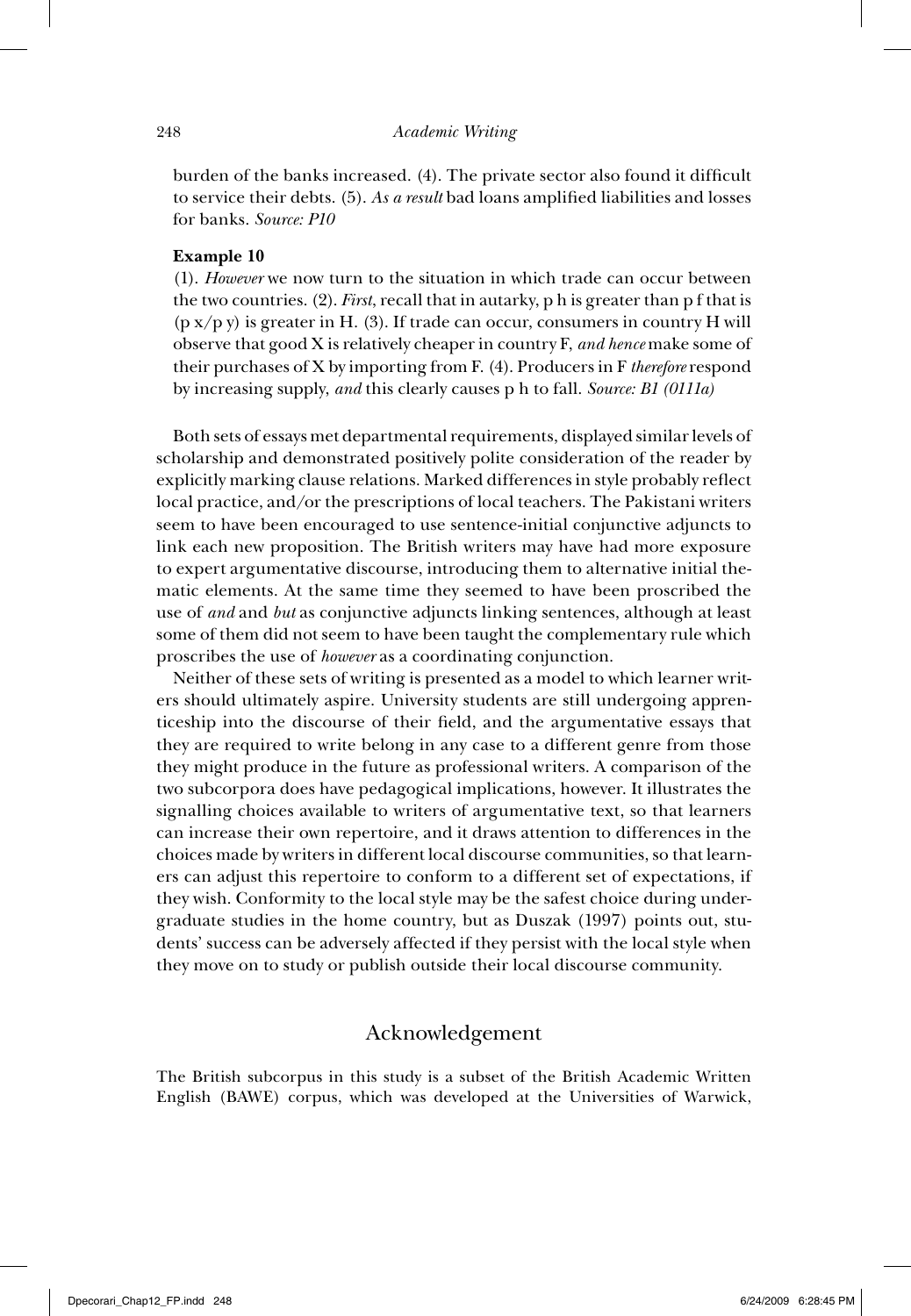Reading and Oxford Brookes under the directorship of Hilary Nesi and Sheena Gardner (formerly of the Centre for Applied Linguistics [previously called CELTE], Warwick), Paul Thompson (Department of Applied Linguistics, Reading) and Paul Wickens (Westminster Institute of Education, Oxford Brookes), with funding from the ESRC (RES-000-23-0800).

# Notes

- <sup>1</sup> Word counts exclude titles, tables of contents, formulae, tables, footnotes and bibliographies.
- <sup>2</sup> The British Academic Written English corpus, see acknowledgement above.
- 3 For comparison with Shaw's data (this volume) the occurrences of conjunctive adjuncts per 100,000 words were 768 for the British subcorpus, and 996 for the Pakistani subcorpus.

# References

- Ahmad, U.K. (1997). Research article introductions in Malay: Rhetoric in an emerging discourse community. In A. Duszak (Ed.), *Culture and styles of academic discourse* (pp. 273–303). Berlin: Mouton de Gruyter.
- Anthony, L. (2006). *AntConc*. [Computer software]. Retrieved from *www.antlab.sci. waseda.ac.jp* (accessed 13 May 2009).
- Bacha, N.S., & Hanania, E.A.S. (1980). Difficulty in learning and effectiveness of teaching transitional words: A study on Arabic speaking university students. *TESOL Quarterly, 14*, 251–254.
- Bell, D. (2007). Sentence- initial *AND* and *BUT* in academic writing. *Pragmatics, 17*, 183–201.
- Biber, D., Johansson, S., Leech, G., Conrad, S., & Finegan, E. (1999). *Longman grammar of spoken and written English*. Harlow: Longman.
- Bunton, D. (1999). The use of higher level metatext in PhD theses. *English for Specifi c Purposes, 18*, S41–S56.
- Clyne, M. (1987). Cultural differences in the organisation of academic texts. *Journal of Pragmatics, 11*, 211–247.
- Crewe, W.J. (1990). The illogic of logical connectives. *ELT Journal, 44*, 316–325.
- Dahl, T. (2004). Textual metadiscourse in research articles: A marker of national culture or of academic discipline. *Journal of Pragmatics, 39*, 1807–1825.
- Duszak, A. (1997). Cross- cultural academic communication: A discourse- community view. In A. Duszak, (Ed.), *Culture and styles of academic discourse* (pp. 11–39). Berlin: Mouton de Gruyter.
- Green, C.F., Christopher, E.R., & Mei, J.L.K. (2000). The incidence and effects on coherence of marked themes in interlanguage texts: A corpus-based enquiry. *English for Specific Purposes, 19, 99-113.*
- Halliday, M.A.K., & Hasan, R. (1976). *Cohesion in English*. Oxford: Oxford University Press.